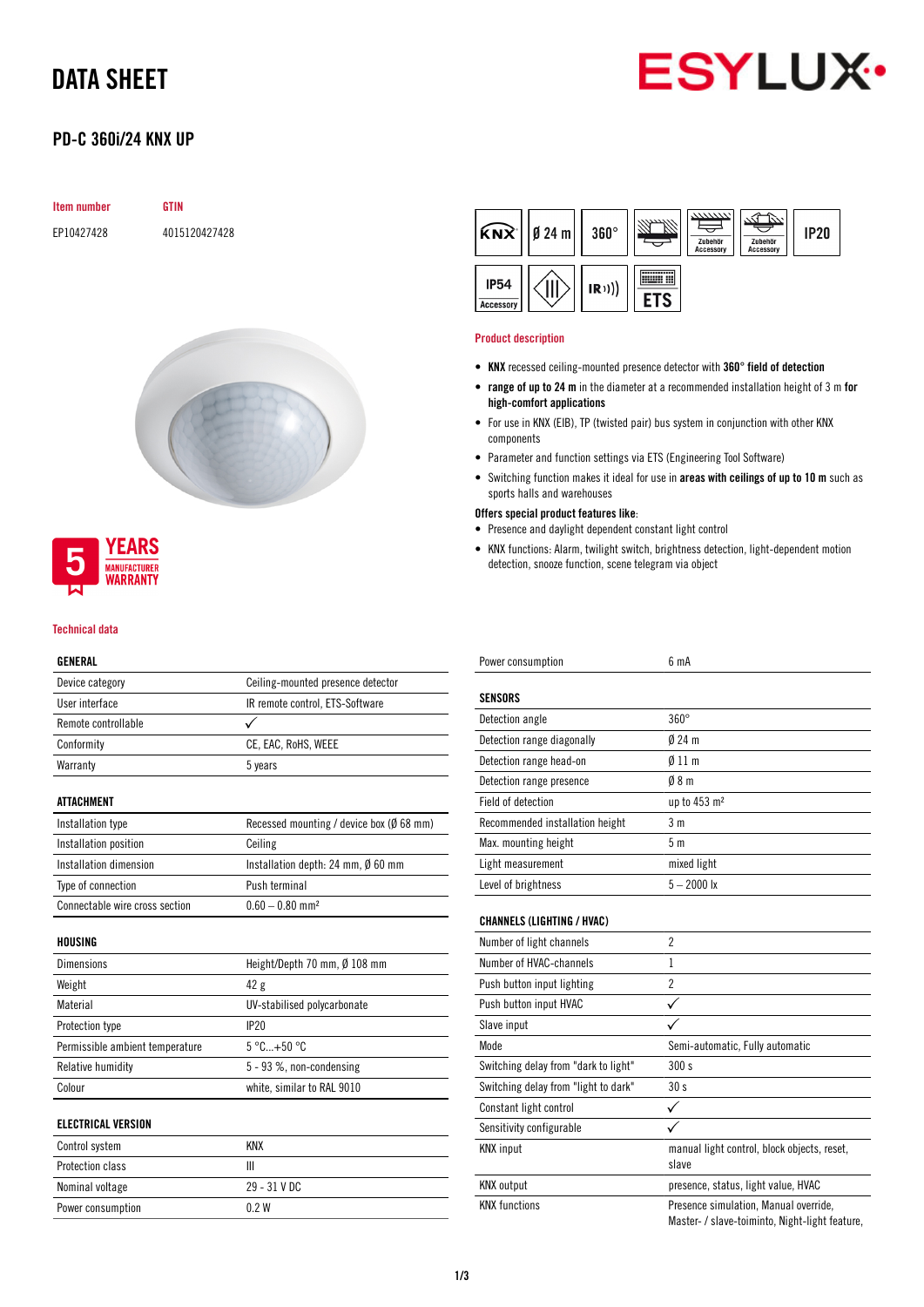# DATA SHEET

## PD-C 360i/24 KNX UP

# **ESYLUX**

# Item number GTIN EP10427428 4015120427428

|                                          | Sensitivity configurable, Sends a telegram at<br>regular intervals |
|------------------------------------------|--------------------------------------------------------------------|
| Channel                                  | <b>C1</b> Lighting                                                 |
| <b>Function</b>                          | Switching, Regulate                                                |
| Switch contact                           | <b>Bus system</b>                                                  |
| Push button input                        |                                                                    |
| Impulse mode                             |                                                                    |
| Switch-off delay time                    | 30 s720 min (adjustable in steps)                                  |
| Orientation light                        | disabled/10 - 50 $\%$ , 2 values can be selected                   |
| Switch-off delay time, orientation light | 60 s 250 min                                                       |
| Channel                                  | <b>C2</b> Lighting                                                 |
| <b>Function</b>                          | Switching, Regulate                                                |

| Offset setting                           | c2 offset from c1 $(-50 % 0 + 50 % )$            |
|------------------------------------------|--------------------------------------------------|
| Switch contact                           | Bus system                                       |
| Push button input                        |                                                  |
| Switch-off delay time                    | 10 s60 min (adjustable in steps)                 |
| Orientation light                        | disabled/10 - 50 $\%$ , 2 values can be selected |
| Switch-off delay time, orientation light | $60 s$ 250 min                                   |
| Channel                                  | C <sub>3</sub> HVAC                              |
| <b>Function</b>                          | Switching                                        |
| Push button input                        |                                                  |
| Switch-on delay                          | 120 s30 min                                      |
| Switch-off delay time                    | 30 s720 min (adjustable in steps)                |

### Factory settings

### GENERAL

| Sensitivity                                   | 100%             |
|-----------------------------------------------|------------------|
| Orientation light ON                          |                  |
| Orientation light, depending on<br>brightness |                  |
| Switching threshold for orientation light     | $500 \text{ lx}$ |
| Deviation (%)                                 | $0\%$            |
| Luminous efficiency switch-on value           | 60%              |

| Operating mode                           | fully automatic    |
|------------------------------------------|--------------------|
| Level of brightness/switching threshold  | 500 lx             |
| Switch-off delay time                    | $5 \text{ min}$    |
| Luminous efficiency of orientation light | 10%                |
| Channel                                  | <b>C2</b> Lighting |
| Operating mode                           | fully automatic    |
| Level of brightness/switching threshold  | 500 lx             |
| Switch-off delay time                    | 5 min              |
| Luminous efficiency of orientation light | 25%                |

### CHANNELS (LIGHTING / HVAC)

Channel Channel C1 Lighting

### Accessories

| <b>Product designation</b>      | Item number | <b>Product description</b>                                                                              | GTIN          |
|---------------------------------|-------------|---------------------------------------------------------------------------------------------------------|---------------|
|                                 |             |                                                                                                         |               |
| Cover                           |             |                                                                                                         |               |
| COMPACT COVER SET 24/32 SR      | EP10425431  | Cover set for COMPACT series, 24 m/32 m, consists of cover and design ring, silver                      | 4015120425431 |
| COMPACT COVER SET 24/32 BK      | EP00007491  | Cover set for COMPACT series, 24 m/32 m, consists of cover and design ring, black                       | 4015120007491 |
| Mounting                        |             |                                                                                                         |               |
| COMPACT MOUNTING BOX IP20 SM WH | EP10425370  | Surface-mounted box for COMPACT series, IP20, white                                                     | 4015120425370 |
| COMPACT MOUNTING BOX IP20 SM SR | EP10425387  | Surface-mounted box for COMPACT series, IP20, silver                                                    | 4015120425387 |
| COMPACT MOUNTING BOX IP54 SM WH | EP10425905  | Surface-mounted box for COMPACT series, IP54, white                                                     | 4015120425905 |
| COMPACT MOUNTING BOX IP54 SM SR | EP10425912  | Surface-mounted box for COMPACT series, IP54, silver                                                    | 4015120425912 |
| MOUNTING SET IP20 FM 62 WH      | EP10425929  | Recessed ceiling mounting set includes installation bracket and dust-protected box, 62 mm               | 4015120425929 |
| COMPACT MOUNTING BOX IP54 SM BK | EP10426940  | Surface-mounted box for COMPACT series, IP54, black                                                     | 4015120426940 |
| COMPACT MOUNTING BOX IP20 SM BK | EP10426933  | Surface-mounted box for COMPACT series, IP20, black                                                     | 4015120426933 |
| Protection                      |             |                                                                                                         |               |
| BASKET GUARD ROUND LARGE        | EM10425608  | Basket guard for presence and motion detectors and smoke detectors, $\varnothing$ 180 mm, height 90 mm, | 4015120425608 |
| <b>BASKET GUARD ROUND SMALL</b> | EM10425615  | Basket guard for presence and motion detectors and smoke detectors, $\emptyset$ 165 mm, height 70 mm,   | 4015120425615 |